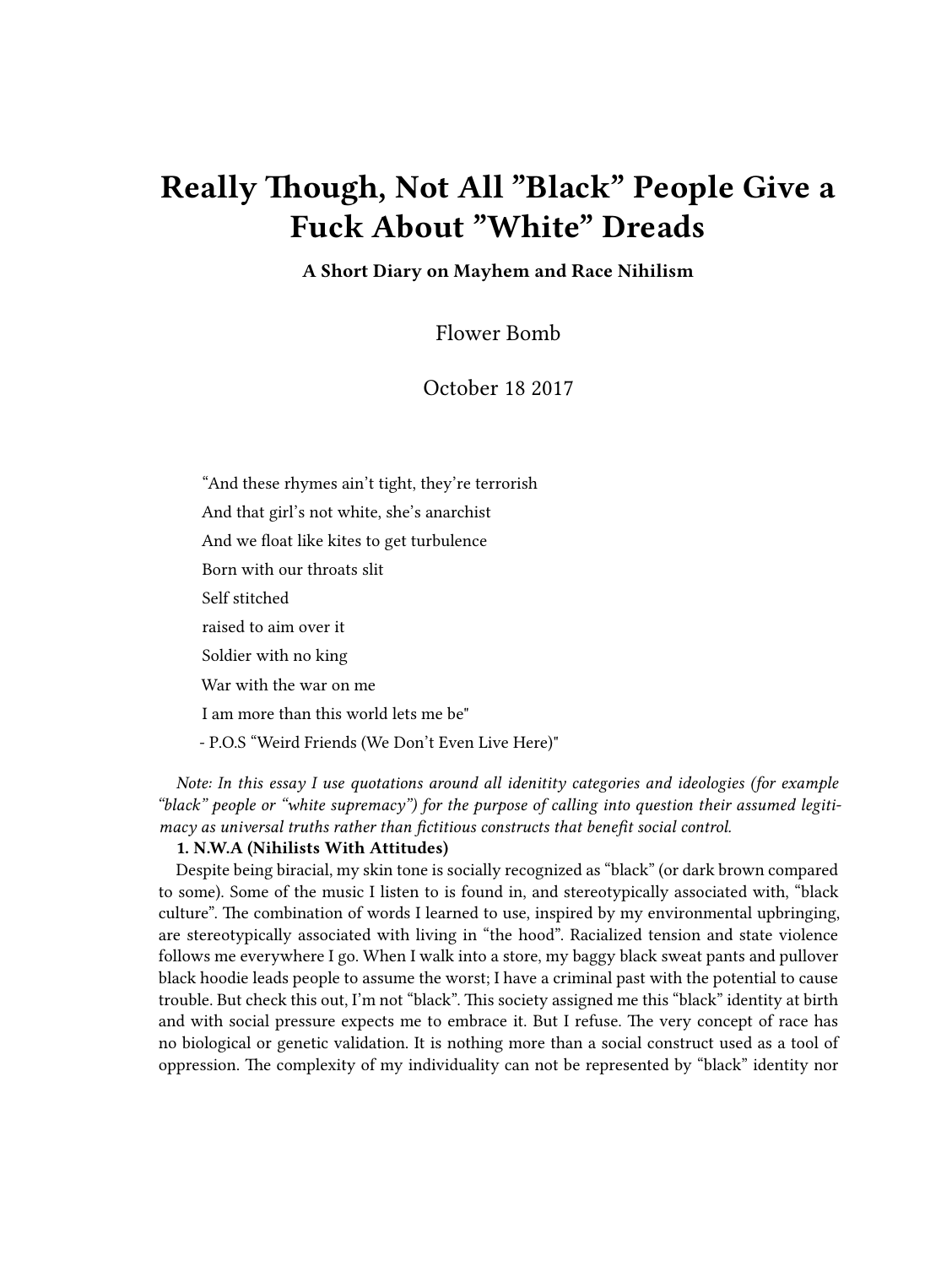"cultural blackness". Identities are fixed, generalized representations of people and dictated by social norms, expectations and stereotypes. They are standardized by capitalism and industrial civilization and assumed to be universal and beyond questioning. When I walk into a store I get the stares, all based on the shared concern that I just might steal some shit. But to be honest, they're probably right. I just might. Because the social placement of my assigned identity is located near the bottom which means my access to resources is limited. So illegalism is how I create access to resources without vote-begging for equality. Under capitalism, equality can not exist. And I gotta' survive, so I'm gonna' do what I gotta do. And that doesn't mean pushin' poison and enabling intoxication culture. The dope game is a trap set up by the state, so I just gotta' be more creative and determined.

The socially constructed groups ("black", "man") that society identifies me as are ones assigned to me at birth by a system that benefits from my identity categorization- a system I reject all together. This is the same system that constructs "black" as inferior to "white", "female" as inferior to "male", "animal" as inferior to "human". I will not deny the very real experiences of sexism and racism that people face, nor the reality of institutionalized racism and sexism that wages poverty and war on those of us racialized and/or gendered as "inferior". "White supremacy", "male supremacy", and this capitalist society as a whole needs to be destroyed. And I refuse to embrace any of its identity mechanisms of division as personal forms of resistance.

Instead, I embrace criminality against the laws of identity, as well as the agents of identity reinforcement responsible for normalizing the rigid boundaries of identity. I reject the liberal narrative that I, as a "black man", deserve rights in this country equal to the "white man". "Black man" doesn't represent me, and I refuse to assimilate into those roles. I want to see them destroyed, as well as the logic that creates them. My existence embodies the negation of social assimilation and of the prison of identity-based representation, recognizing individuality without measure as the sincerest form of anarchy. "Black man" identity ain't got shit on me.

### **2. Keep Your "White" Dreads. Keep Fuckin' Shit Up.**

I don't care about your culturally inspired dreads. And I don't care about "white" people's dreads neither. I got better shit to do than chasin' people around with a pair of scissors tryin' to give them a free haircut. And skin tone doesn't necessitate conformity to any particular culture, let alone culture at all. As a matter of fact, fuck culture. I never had a say in being assigned this "black" culture that I am assumed to be represented by. Is knowing my African roots gonna save me from attacks by armed, "white supremacist" militias? Or the state? And it seems that children are often coerced into cultures at birth by people who assume they know what's best for them. That, in and of itself, constitutes a form of hierarchical authority that can also burn in a fire with socially coerced identity and assigned roles.

Like race and gender, culture is also a social construct only maintained by those willing to validate it with their own subservience to it. And some folks are never permitted to know anything outside their culture - except maybe all the problems with other cultures. This sense of nationalism seems immune to critique from leftists and most anarchists. "White supremacy" and nationalism are widely called out and confronted but since when did "black supremacy" and nationalism become acceptable? Don't get me wrong, "black supremacy" and "black power" are not backed up by the state, and came as a legitimate response to white power and supremacy.

But reproducing more identity-based supremacy is counter-productive and reformist.."Black power" limits itself to identity-based empowerment without confronting the foundation of assigned identity to begin with. And don't act like "black nationalist" tendencies don't exist within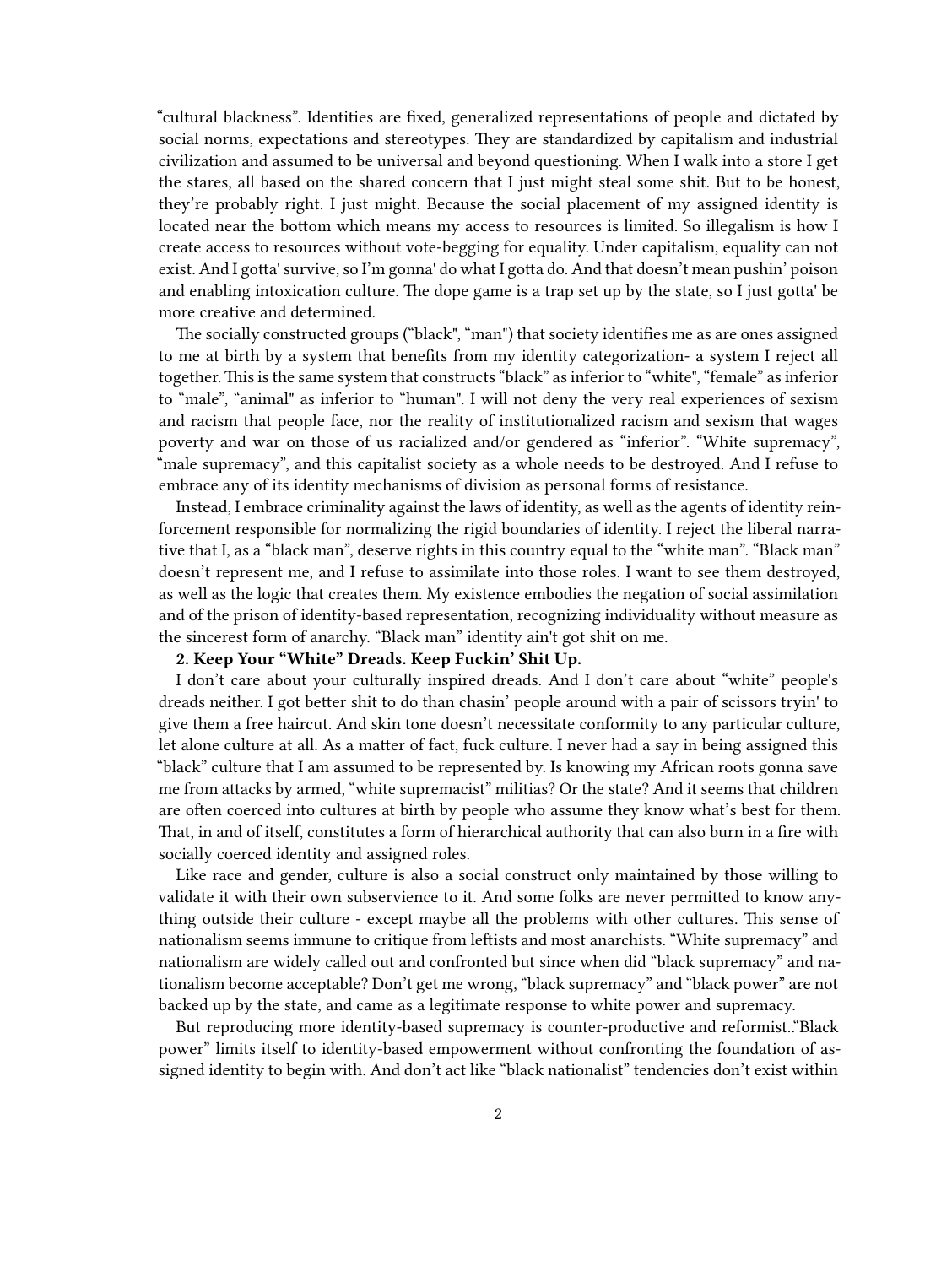some anarchist circles. I'm side eyein' y'all wack-ass identity politicians who power play "white" anarchists with guilt. Y'all got them policing others- promoting the liberal, rights-based narrative of all "black" people as victims.

I ain't tryin' to waste time reforming shit. I ain't tryin' to embrace the establishment's prescribed identity and then demand rights for it. I demand nothing from this system- I wanna' destroy everything that gives it validation, including the identity assigned to maintain its class binary. "Black nationalism" is not a solution to eliminating racism. It reinforces racism as a cultural and institutionalized system by validating the "white" and "black" racial and class binary. And if we tryin' to all get free, why embrace the same identities that were constructed to divide and stratify us? And how we gonna' take back and determine our lives if we still stuck in the shackles of internalized victimhood?

Those who maintain cultures on a traditional basis are in positions of power which constitutes a hierarchy between those who embrace that particular culture and those who refuse. I not only refuse "American culture" and all its social constructs and values, but all cultures that govern the mind. Cultures discourage freethinking and limitless exploration of one's individual potential in life. Rather than allowing individuals to interact with the world and develop an opinion based on their own independent experiences, a preconceived narrative of life is imposed and justified as "truth" by those in positions of manipulative power. To exist, cultures rely on the subjugation of a group of people homogenized based on socially constructed roles and characteristics. I not only find cultures and their desire for control and domination personally undesirable, but I have learned that their power drops anchor in the mind of the subservient. Those who either don't have the courage or accessible inspiration to think for themselves, or who actively promote culture and nationalism always turn to manipulation tactics like shaming and guilting others who refuse to assimilate. These cultural-based nationalist type groups do not reflect a universal truth or reality, nor do they represent all the people they claim to.

So hey "white" reader, "white dreads" are not culturally appropriating. No culture holds a monopoly on a hairstyle. Culture is a state of mind that can only manifest materially with rigid boundaries of essentialism which are protected by the laws of identity and those who enforce them. Are your dreads out of bounds with the laws of identity? Did the identity police come and charge you with disrespecting the laws of essentialism? Did you reject their self-appointed authority? Then you might be a criminal worth knowing. In the context of capitalism, if you tryin' to sell dreaded hair as a fashion commodity, that's not culturally appropriating. But you still might get your windows smashed for being a fucking capitalist. Capitalism aside, if your dreadlocks are smelly, dried-sweat strands of tangled and/or matted hair, rock that shit. My dreads are too. Fuck conventional beauty standards, capitalism, and those who defend both.

## **3. Another Word for "White Ally" is Still "Coward".**

I don't care if you identify as/call yourself a community-approved "white ally". But I will assume that: 1. You are incapable of thinking for yourself. 2. You are a coward. 3. You will hesitate under fire when I ask you to hand me a molotov cocktail- fearful that you will be doing "the community" a disservice. Assuming you will be beside me in the streets or somewhere where tensions are high, I don't want you to stand behind me and ask me what you should do. I don't want to be your leader. Leadership- isn't that the hierarchical complex we are fighting against in the first place?

As my friend, will we hang out and have discussions freely or will you spend your time hesitating and stumbling over your words trying to keep your PC terminology in check for fear of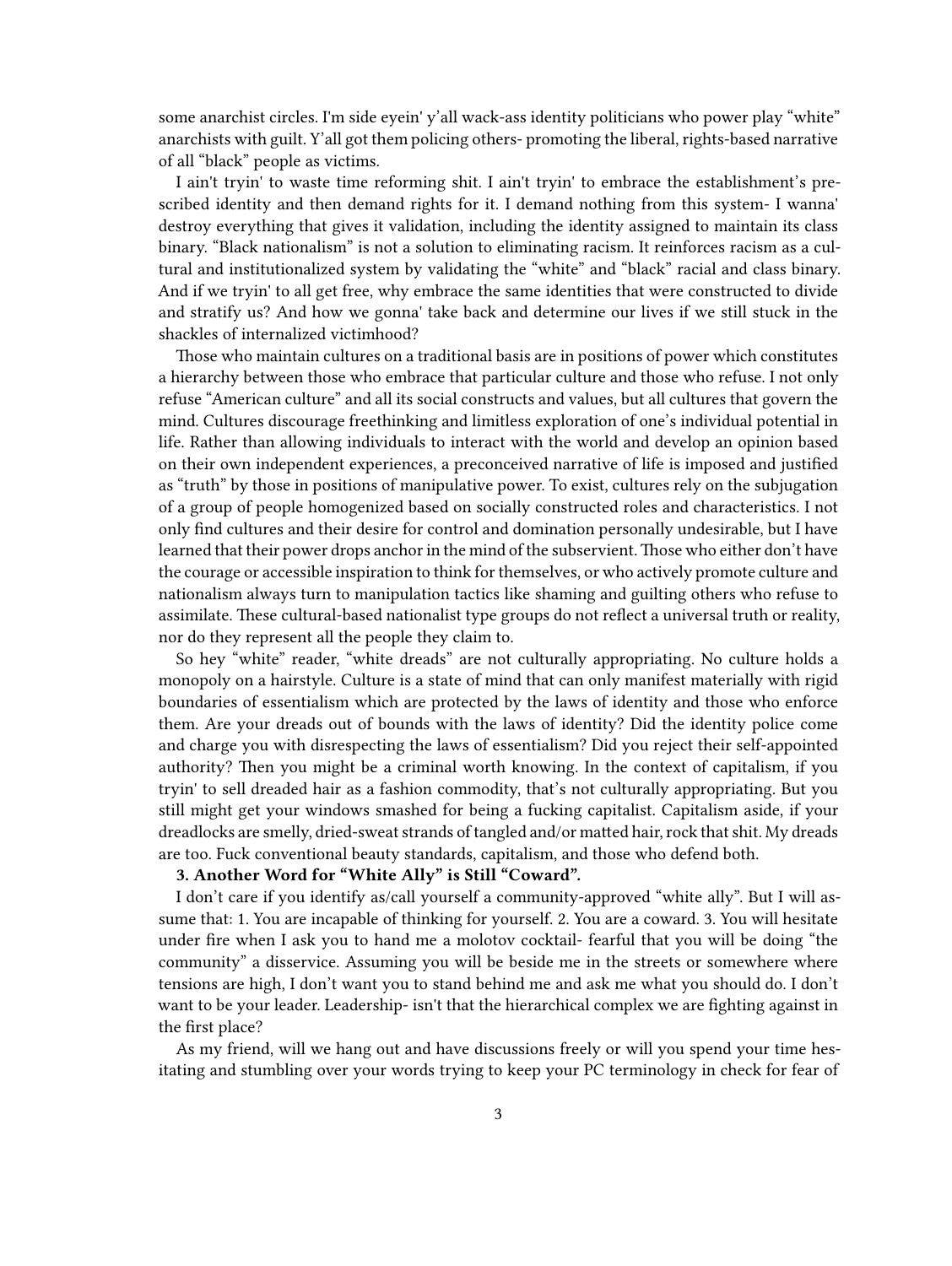offending me? If you say something fucked up, am I incapable of being considerate of the world you live in and calmly asking you to think about what you said? Will you police my other "white" friends with your expertise on anti-racism, in hopes of gaining my applause and approval? Will you police the boundaries of identity and reduce me to a mere "marginalized voice" incapable of taking space against white supremacy? If so, then you suffer from "white guilt" and are more of a conformist with some personal work of your own to do. I don't want what liberal social justice warriors and some wack-ass anarchists call "allies". I want accomplices. I am fine on my own, but I would enjoy the lawless company of those with ideas and strategies that aren't always my own, and with experiences and histories that differ from mine. Do you refuse societal submission and instead embrace life as daily attack on capitalist society and everything in between? Cool. I do too. Despite socially constructed categories and assigned identities, this is our bond. This is our affinity.

### **4. Gettin' With the (Anti)-Program.**

There is no use in making demands. It is pointless asking those in positions of power to stop their quest for control and domination. I can't ask liberal POC organizations, academics, and social justice warriors to stop pretending they represent me and my interests. I don't have time to spend hours explaining to them that not all people they identify as "black" can be "saved" by the church of social justice. Some people just want money and the power to dominate others just as any "white" bank owner or corporate executive. I can't plead with them to stop invisibilizing my existence as an individual acting out of bounds with their political programs. I can't vote beg leftists and anarcho-leftists into realizing their plan to "organize the masses" ultimately discourages a vitality of anarchy- individuality. I can't change or reform their system that they operate within and attempt to dominate the political terrain with. I am anti-political in that all programs derived from politics are doomed to fail because they all have one thing in commonrepresentation. None of these people represent me, my personality, nor the anarchistic actions of my individuality. I am anti-political in that my actions of revolt do not constitute a politicized occupation separate from my daily life. Anarchy is not my activist hobby. My individual existence is a nihilistic, transformative expropriation of a life that was never intended to be my own in the first place.

So if you are "white" and are reading this, you have already defied the police in your head who tells you to never read anything critical of "black" liberalism, identity in general, and allyship or culture. Just like when you walked away after being scolded about your dreads from a "black" activist, and under your breath mumbled "go fuck yourself." Or in the streets when they called you an "outside agitator" for trying to smash a bank window- and then you did it anyways. You do you. The liberals, anarcho-liberals included, will continue to attempt to police everyone with politically correct terminology that changes every year. They will continue to guilt you for having "white" skin. They will guilt you when you stand up and act out against the authority of their studies and academic jargon. They will continue to threaten you with call out statements, ostracizing, and maybe even physical violence as long as you refuse to psychologically submit to their program. To the "black" reader, nobody can represent the totality of your individualism because despite their assumptions of you, your intellect and experiences are not fixed into place. Your existence can not be confined to a mere social position on a ladder. Do you feel the shackles on your imagination while operating within the confinement of your assigned identity? Can your identity as a "black" person ever truly liberate you or does it secure you in place with an internalized sense of victimhood that comes with that racialized assignment? Do you feel coerced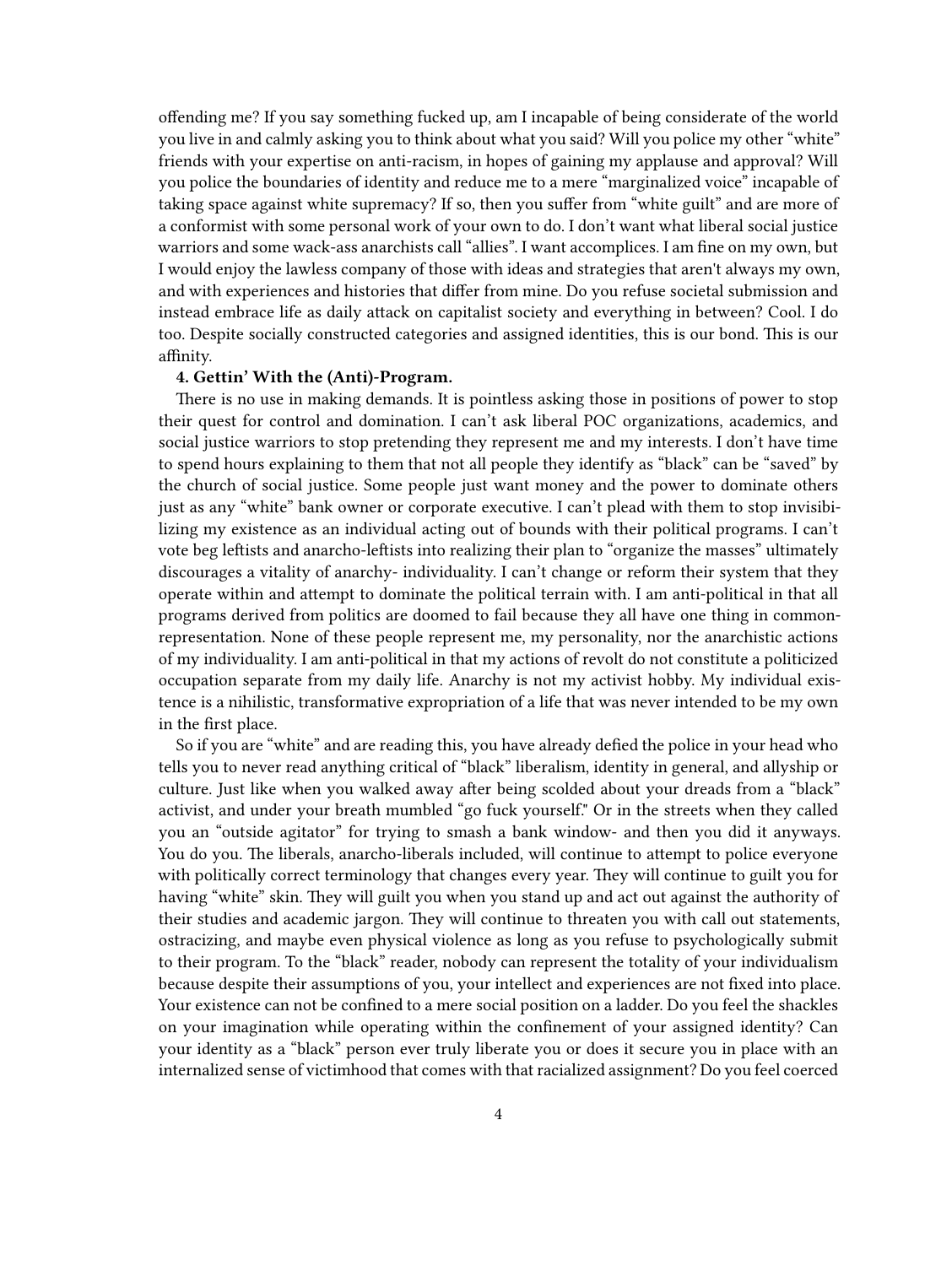to surrender yourself to "black liberation" in fear of feeling alone and isolated? That fear is legit. And that fear is what keeps one submissive. This essay was written in hopes of inspiring the criminal in you. If you recognize the prisons that "community leaders" place our imaginations in, perhaps you will escape from the liberal confines of sign holding, endless meetings, chanting, and marching for "justice".

Fear is their weapon for "organizing the masses" and discouraging individual determination. But that's OK. I don't need their masses or programs to know when and how to attack. Do you? And do all the other "black" people who feel they have to join these liberal or radical identitybased groups and organizations to remain loyal to "blackness" as a cultural identity? The shared experience of being "black" under capitalism is only limited to identity. Just 'cus people share the same institutionalized form(s) of oppression don't automatically mean they share the same visions and objectives on how to destroy it. These are important differences that shouldn't be flattened. While these groups continue their mind-numbing attempts to create a new system of race essentialism within the shell of the old, some of us are having fun destroying all the systems. My anarchy is an existential expansion of individuality beyond the limitations of racial (and gendered) social constructs. When they say "black and brown" unity against racism and fascism, some of us have been sayin' every body against racism and fascism, as well as the fixed identities that makes them functional. Where chaos blooms with emancipation and the limitless potential that follows, individuality becomes a weapon of war against control and categorical confinement. While they scold you "white" people and chant "Cut Your Dreads!", I am saying really though, not all "black" people give a fuck about "white" dreads. Stay ungovernable. See you in the streets when the night is lit by fire.